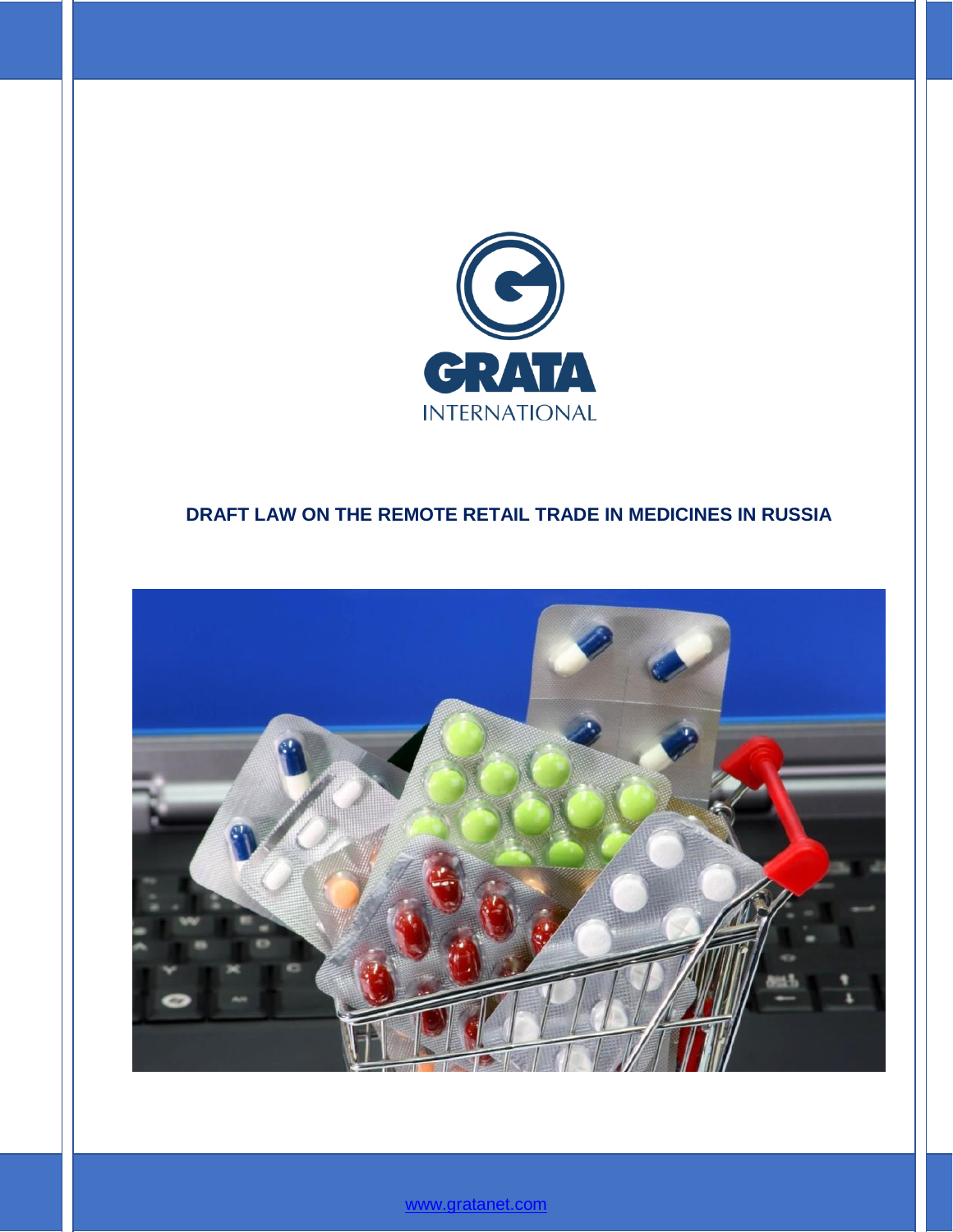On 13 December 2017, the State Duma of the Russian Federation adopted in the first reading the draft Federal Law aimed at the legalisation of remote retail trade in medicines (hereinafter - the 'Draft Law').

According to the changes introduced by the Draft Law into Federal Law No. 61-FZ dated 12 April 2010 'On Circulation of Medicines', it is intended to grant the right to conduct remote retail trade (including trade via Internet) in the OTC medicines for medical and veterinary use to pharmacy organisations and veterinary pharmacy organisations.

At the same time, the Draft Law envisages prohibition of remote retail trade in prescription medicines. To this end, the Federal Law No. 149-FZ dated 27 July 2006 'On Information, Information Technologies and Information Protection' shall be amended as follows: domain names and(or) indexes of pages of web-sites containing information on the remote retail trade in prescription medicines, as well as network addresses that allow to identify such web-sites will be included in the 'Unified Register of Domain Names, Indexes of Pages of Web-Sites and Network Addresses that Allow Identifying Web-Sites Containing Information, Dissemination of Which is Prohibited in the Russian Federation' and, accordingly, blocked in the territory of Russia.

The amendments are expected to become effective from 1 January 2018.

According to the explanatory note to the Draft Law, upon its adoption the respective changes shall be also made to the Order of the Ministry of Healthcare of Russia No. 647n dated 31 August 2016 'On the Approval of the Rules for the Good Pharmacy Practice on Medicines for Medical Use' in order to establish the specifics of the remote retail trade in medicines for medical use. Therefore, violation of the Rules for the Remote Retail Trade in Medicines for Medical Use will constitute an administrative offense involving the administrative liability provided for by Article 14.4.2 of the Code of Administrative Offenses of the Russian Federation.

\*\*\*\*

## Best Regards,

GRATA International Law Firm (Moscow)

Corporate and Commercial Law Department

*This information is provided for your convenience and does not constitute legal advice. It is prepared for the general information of our clients and other interested persons and it may include links to websites other than the GRATA International website. This information should not be acted upon in any specific situation without appropriate legal advice.*

What we do:

- advising on the requirements and restriction regarding the import and circulation in Russia and other states of medicines and medical products;
- advising and legal support in participating in public procurement;
- advising on compliance of advertising and marketing materials and activities, marking, packing, and labels to regulatory requirements;
- representing interests in the course of public discussions of the drafts of regulatory legal acts including acts of Eurasian Economic Commission.